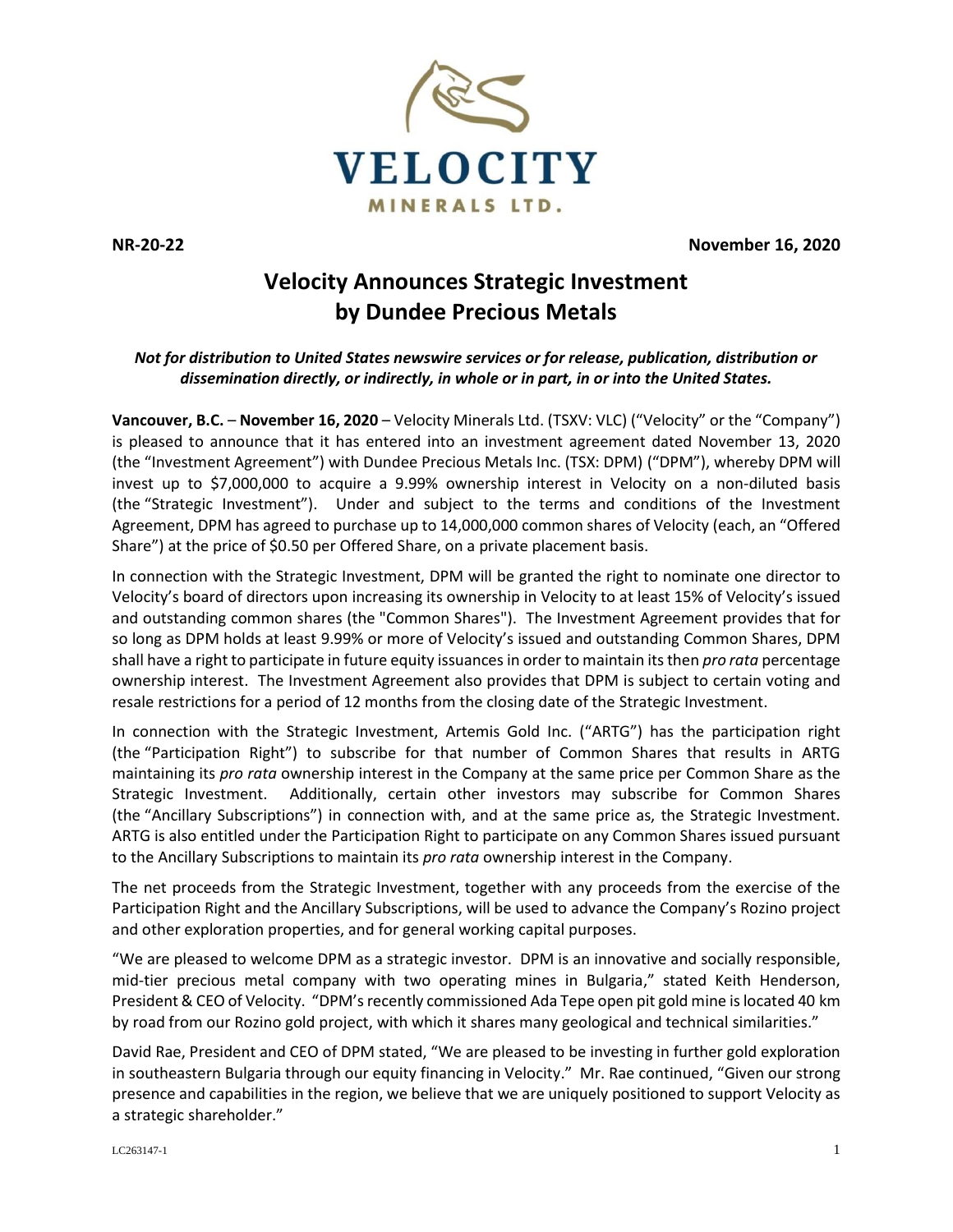The closing of the Strategic Investment is subject to certain conditions including, but not limited to, the receipt of all necessary approvals including the approval of the TSX Venture Exchange (the "TSXV"). All Common Shares issued in connection with the transactions contemplated in this news release will be subject to a hold period of four months and one day in Canada.

This news release does not constitute an offer of sale of any of the foregoing securities in the United States. None of the foregoing securities have been and will not be registered under the U.S. Securities Act of 1933, as amended (the "1933 Act") or any applicable state securities laws and may not be offered or sold in the United States or to, or for the account or benefit of, U.S. persons (as defined in Regulation S under the 1933 Act) or persons in the United States absent registration or an applicable exemption from such registration requirements. This news release does not constitute an offer to sell or the solicitation of an offer to buy nor will there be any sale of the foregoing securities in any jurisdiction in which such offer, solicitation or sale would be unlawful.

#### *About Velocity Minerals Ltd.*

Velocity is a gold exploration and development company focused on southeastern Bulgaria. Velocity's strategy is to develop a low cost centralized "Hub and Spoke" operation whereby multiple projects within this emerging gold district produce gold concentrates for trucking to a central processing plant for production of doré. The Company envisions staged open pit mining of satellite deposits and processing in a currently operating carbon-in-leach plant. Velocity has a 70% interest in the Tintyava prospecting licence, which includes the Rozino gold project, option agreements to earn a 70% interest in the Obichnik and Makedontsi gold projects, and an option agreement to earn a 100% interest in the Iglika project. Velocity's management and board includes mining industry professionals with combined experience spanning Europe, Asia, and the Americas as employees of major mining companies as well as founders and senior executives of junior to mid-tier public companies. The team's experience includes all aspects of mineral exploration, resource definition, feasibility, finance, mine construction and mine operation as well as a track record in managing publicly listed companies.

## *About Dundee Precious Metals*

Dundee Precious Metals Inc. is a Canadian based, international gold mining company engaged in the acquisition of mineral properties, exploration, development, mining and processing of precious metals. The Company's operating assets include the Chelopech operation, which produces a gold-copper concentrate containing gold, copper and silver and a pyrite concentrate containing gold, located east of Sofia, Bulgaria; the Ada Tepe operation, which produces a gold concentrate containing gold and silver, located in southern Bulgaria; and the Tsumeb smelter, a complex copper concentrate processing facility located in Namibia. DPM also holds interests in a number of developing gold and exploration properties located in Canada, Serbia and Ecuador, including its 9.4% interest in Sabina Gold & Silver Corp. and its 19.4% interest in INV Metals Inc.

On Behalf of the Board of Directors "Keith Henderson" President & CEO

#### **For further information, please contact:**

Keith Henderson Phone: +1-604-484-1233 E-mail: [info@velocityminerals.com](mailto:info@velocityminerals.com) Web: [www.velocityminerals.com](http://www.velocityminerals.com/)